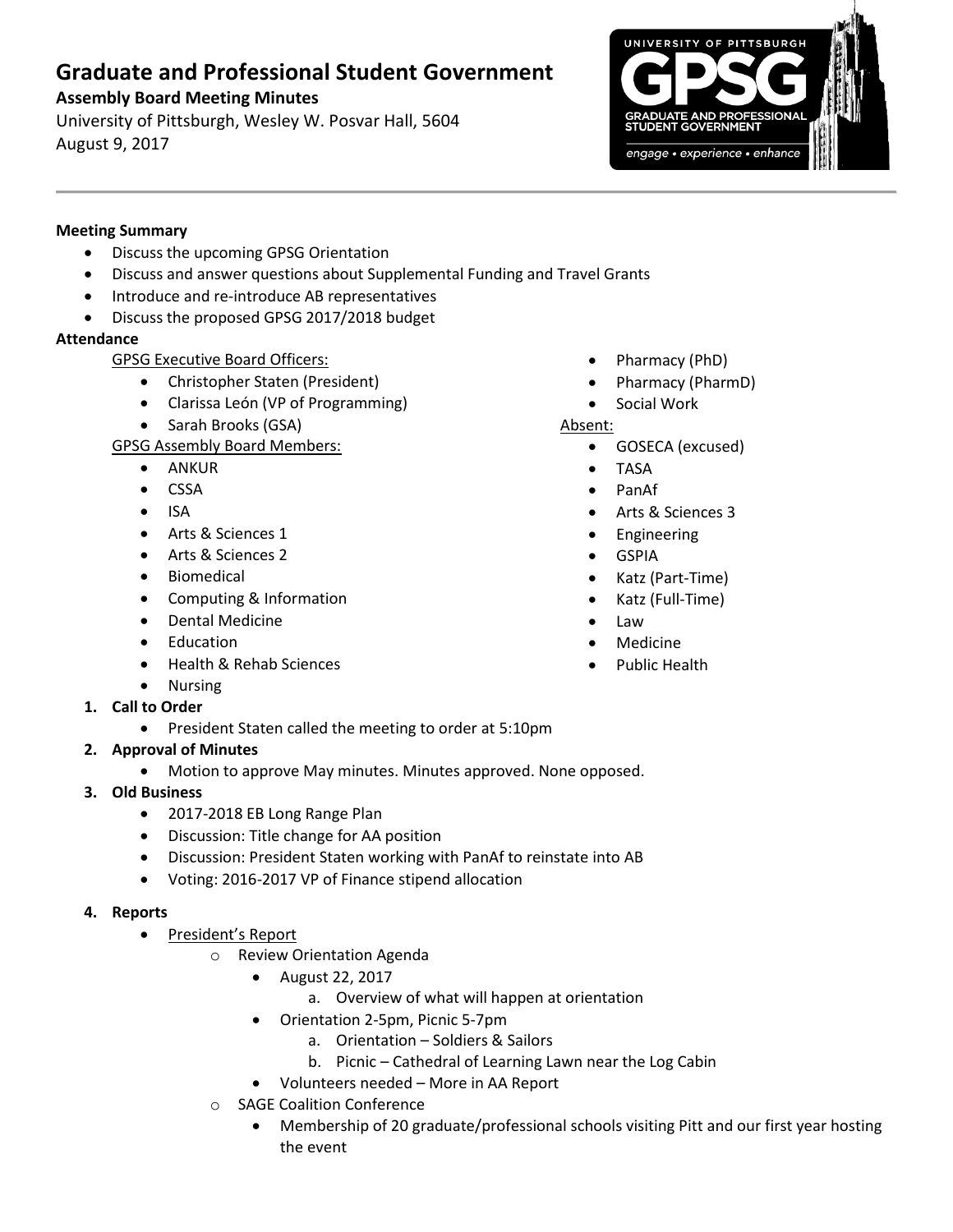- a. Group advocates for grad/professional students at the policy level.
- Thursday Oct 26 through October 28<sup>th</sup>
- Volunteers to assist in the planning and operation of SAGE Conference
	- a. Looking for 3 to 4 volunteers for the planning and operations committees
	- b. Email [president.gpsg@pitt.edu](mailto:president.gpsg@pitt.edu)
- o More collaboration with Dr. Nathan Urban, newly appointed Vice Provost for Graduate Studies and Strategic Initiatives to improve communication with various graduate schools
- o Collaboration with Student Affairs for the Healthy U Fair set for September
	- Year of Health and Wellness
- o Met with Pitt Arts
	- 5 programs and events set up for free access to graduate/professional students
		- a. Dracula play, pumpkin carving etc.
			- b. Disseminating information via social media, GPSG newsletters, email
	- 40-45 tickets available, first come, first served.
- Committees' Report
	- $\circ$  Needing to fill the following committee positions for the new year (open to any graduate and professional student):
		- University Council on Graduate Study
		- Provost's Award for Excellence in Mentoring
		- Women's Concerns
		- **•** University Review Board
		- Chancellor's Distinguished Teaching Award
		- Plant Utilization and Planning
		- Research
		- Community Relations
		- Educational Policies
		- Benefits and Welfare
		- Library
		- Tenure and Academic Freedom
		- Humanities
		- Mental Health Task Force
		- Hillman Library Renovation Advisory Group
- Communications' Report
- o No report
- Finance's Report
	- o GPSG Financial Report
		- May & June Travel Grants
	- o Clarification on travel grant application process
- Programming's Report
	- o Need new committee members for the EPC
	- $\circ$  If your school is having any events or programming, please reach out to GPSG so we can lend any needed support.
	- o Please email VP of Programming informing of any events so GPSG can help promote
- Administrative Assistant's Report
	- o Need students for the student discussion panel for GPSG Orientation. Please email [gpsg@pitt.edu](mailto:gpsg@pitt.edu) if there is a student you would recommend to be a part of this panel.
	- o Need volunteers for the GPSG Orientation on 8/22. If you, or your committee members may be interested in volunteering, please email **gpsg@pitt.edu** before Friday, August 11<sup>th</sup>.
		- Volunteers are slated to arrive at 12:00-12:30pm
- Assembly Board Member Reports
	- o *Arts & Sciences*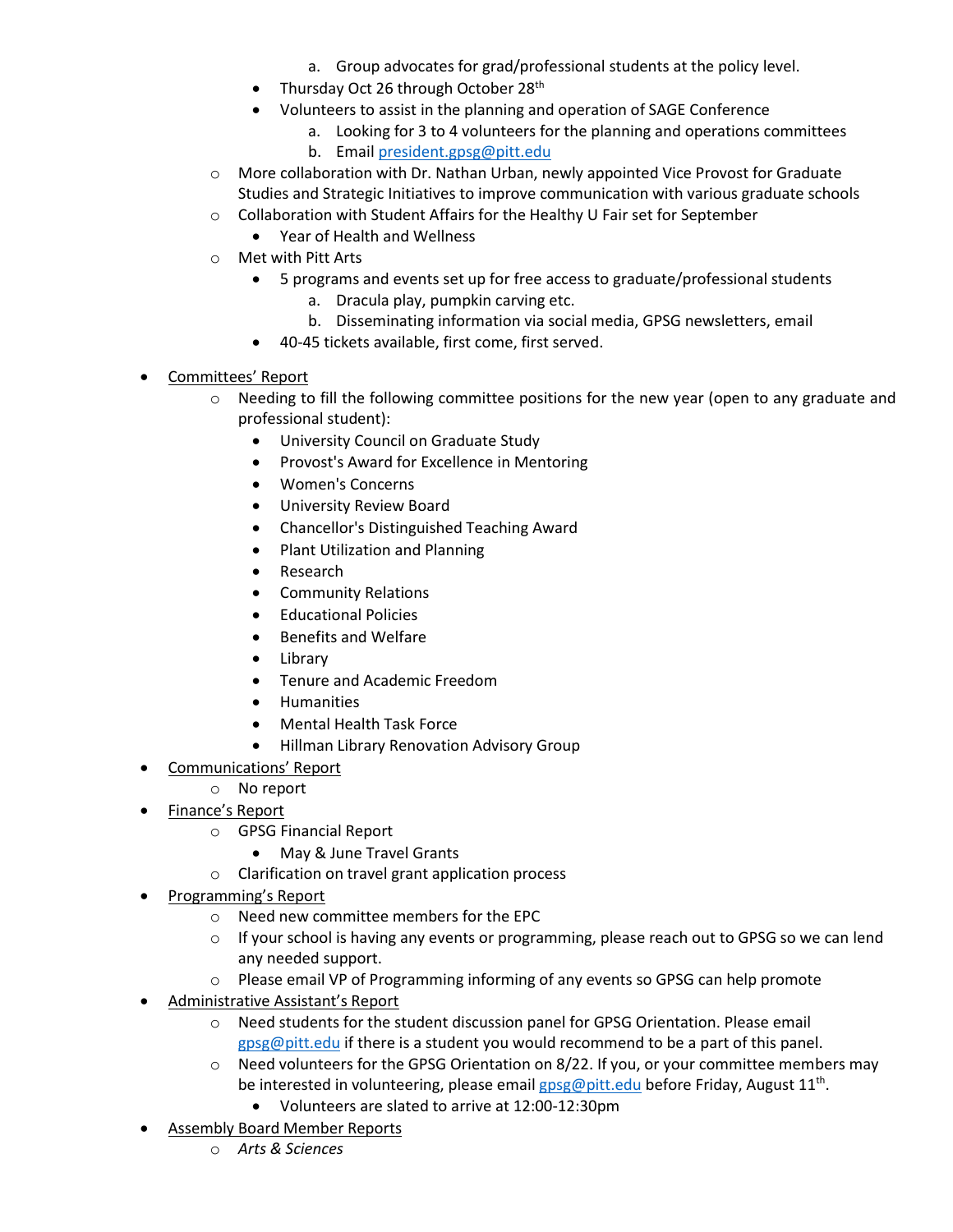- Calendar meetings set First meeting 9/5/17
- Diversity and Inclusion Committee survey collecting data to report and present to Senate Council
- Focus efforts on career developments in A&S
	- a. Working with Dean and Vice Provost
	- GPSG would like to set up a meeting with A&S reps
		- a. Next couple of weeks
- o *Biomedical*
	- Elections soon
	- Summer career panel series
		- a. Federal careers
		- b. Pharmaceutical careers
	- Social event
		- a. Pilates
	- Orientation Picnic 8/22/17
	- Upcoming events:
		- a. Ice Cream Social and Row House Cinema, Pitt Football tailgating event for the opener on 9/2/17
- o *Dental Medicine*
	- Week of Orientation for freshman 8/15/17 8/23/17
	- $\bullet$  Steel City Expo (9/21/17)
		- a. Speaker: Gordon Christiansen
	- Wellness Rock Climbing Event
	- District 3 (WV, VA, PA) upcoming retreat
- o *Education*
	- Planning back-to-school welcome Happy hour and mixer
	- Service event from Pitt Schools to revise
- o *Engineering*
	- No report
- o *GSPIA*
	- No report
- o *School of Computing & Information*
	- New Dean Paul Cohen
	- New school integration
		- a. New GSO and GSA structure
	- Kennywood trip and picnics this upcoming Fall
- o *Katz (Full Time)*
	- No report
- o *Katz (Part Time)*
	- No report
- o *Law*
	- No report
- o *Medicine*
	- No report
- o *Nursing* 
	- No report
- o *Pharmacy (PharmD)*
	- No report
- o *Pharmacy (PhD)*
	- Orientation for Master's and PhD students
	- Happy hour for new and returning students in September
- o *Public Health*